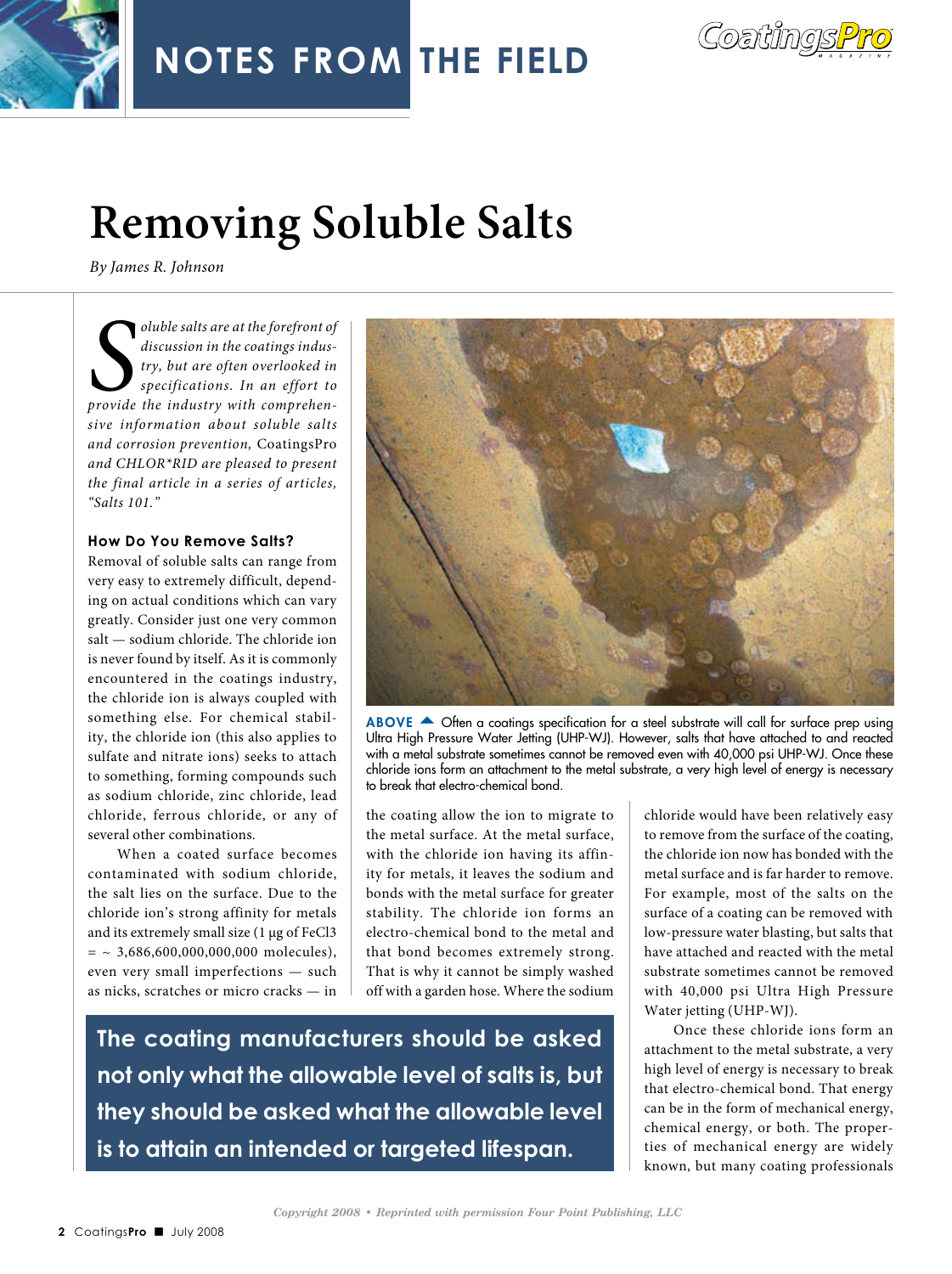are unaware of the ability or chemical requirements of a salt remover. Since it was a series of reactions that resulted in the bonding of the salt anion to the steel substrate, chemical disbondment is the most effective method and has the highest probability of success of removal if the proper product is used.

Chemical salt removal is not new to portions of the coating industry. Pipe coating operations have been utilizing a phosphoric acid bath for several decades for salt removal. For maximum effectiveness, a salt remover should have several distinct properties:

- 1) The pH of the remover should be below 7 to facilitate disbonding, as supported by both chemistry textbooks and history. Products with a pH above 7 accelerate the formation of a barrier layer which can mask salts remaining on a surface.
- 2) The remover should be capable of being used with water that contains a fairly high level of salts, such as 600 ppm of chlorides, as is common with many water sources.
- 3)It should not leave any type of residue that will interfere with adhesion of coatings.
- 4)It should not leave any film that will interfere with the adhesion of a coating.

As has been stated, the mechanical energy of pressurized water alone sometimes cannot do the work, but when combined with the chemical energy of a salt remover the work can be accomplished successfully. One form of energy assists the other, thereby providing the needed energy to complete the task.

On an abrasive-blast-cleaned surface, chlorides can usually be adequately removed with the mechanical energy of a 3,000 psi pressure washer with a salt remover added, providing the chemical energy needed to perform the task. The water pressure is important for penetrating the crevices of the surface profile that exists on abrasive blasted metal surfaces — in joints and connections and similar locations and for flushing the disbonded salts from the surface. The action of a chemically balanced salt remover will

 $RIGHT \rightarrow$  When confronting the problem of soluble salts, it is important to remember that soluble salts are not only found in marine environments or in areas where de-icing salts are used. Industrial emissions transform to acids, which can in turn convert to surface salts.

take on the challenge of disbonding the chloride ion from the metal while the water flushes it off.

When discussing water on bare steel, the subject of flash rust invariably arises. Reviewing what was stated in an earlier article ("Notes From The Field," May 08), contaminants, including minerals, cause flash rust, so when the contaminants are removed the cause of flash rust is removed.

Note: Since it is uncommon to totally remove all contaminants from all surfaces, there usually are some very low levels of salt contaminants remaining after decontamination. This is because of the irregular structure of a metal surface after abrasive blasting. When an abrasive blasted surface is viewed under magnification, it can be seen that the abrasive has impinged onto the surface, forming the valleys and peaks of the profile. Also visible at the same time is that succeeding abrasive grit has burred over the peaks and even created cave-like formations where one peak burrs over and meets another. To remove 100 percent of these incredibly small ions from such locations can be almost impossible. Even a very small amount of contamination can cause some flash rust, but it is typically very minimal and in many cases reblasting is not necessary. Some manufacturers of coatings, primarily for immersion service, do require a full white metal surface with no flash rust. In this case, it is usually necessary to perform a light sweep blast to remove any small amount of flash rust or use an approved inhibitor, or passivator product.

## **Dry and Wet Blasts: Which To Use And When?**

There are several methods available to remove salts; only one is a dry method; the others all include the use of water. The dry method involves repeated abrasive blasting. A fine grit abrasive blast media is more effective at removing salts than



coarse grit, so an engineered abrasive mix is sometimes specified (coarse abrasive to provide the necessary profile and fine abrasive for cleaning). But seldom can an effective job of removal be accomplished in a single abrasive blast. Typically, a surface has to be abrasive blasted, allowed to rust back and then reblasted. It is not unusual to reblast a highly contaminated surface multiple times to reach an acceptable level of cleanliness, particularly on highly contaminated surfaces such as those found in marine environments, pump bodies, and water inlets. The rust-back process can be activated by atmospheric humidity or hastened by a water wash; simply add moisture and the salts will do the rest. The costs associated with such an operation make this an economically questionable process.

Of the wet methods, there are several choices, such as UHP-WJ, wet abrasive, or slurry blasting, and dry blasting in conjunction with a water wash with a salt remover added, which sometimes requires a reblast as stated above. Other less common methods exist, such as specialty abrasives, but a particular type of abrasive alone will probably not remove all salts, though some abrasives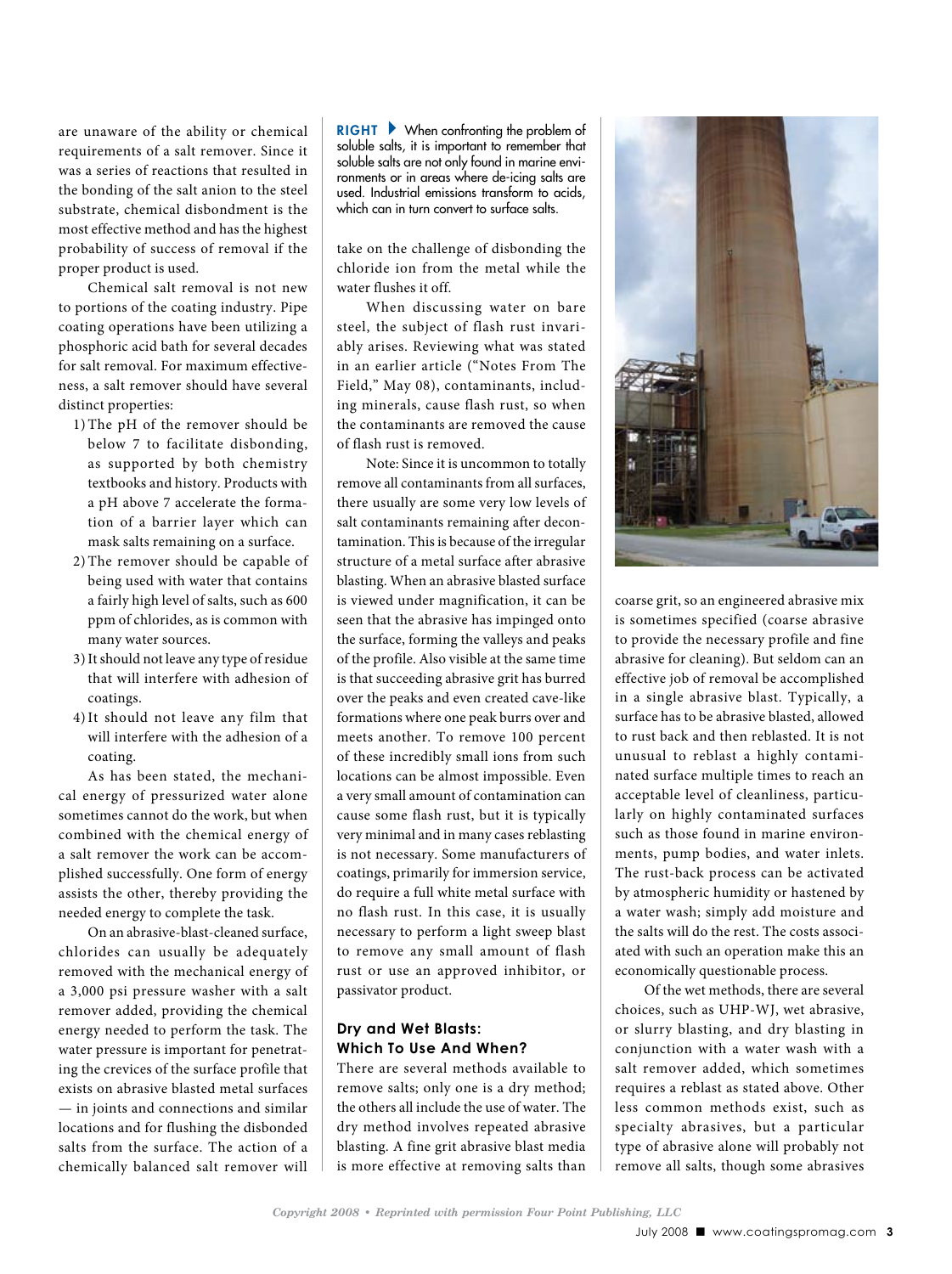

do "scrub" the surface better than others. Reviewing the various options available, it can be determined which method will work best for a particular job.

UHP-WJ can, but not always, result in the desired level of cleanliness. If you want to be assured of attaining the desired cleanliness levels on a first time basis, add a suitable chemical salt remover to the water. This combines both mechanical and chemical energies, each assisting the other. This also allows the operator to proceed as fast as the visual work can be performed while being assured the non-visible contaminants will be removed. Maximum production can be achieved in this manner.

Wet abrasive blasting, or slurry blasting, can reduce chlorides, but may not attain the desired result in a single blast.

 $RIGHT \rightarrow$  It all hinges on information. For information regarding the requirements of a coating system it is traditional to go to the coating manufacturer. Since they know their product best, they are the most able to provide guidance on allowable salt levels. To gain meaningful information, the coating manufacturer should be asked not only what the allowable level of salts is, but they should be asked what the allowable level is to attain an intended or targeted lifespan. Tying the lifespan requirement into the equation will result in much more meaningful input — and fewer premature coating failures due to soluble salts.

A suitable chemical salt remover can be added to the water, thereby combining chemical energy with mechanical energy. In every reported case using a low pH chemical salt remover, this method has resulted in chlorides being reduced to a non-detectable level with a single blast. A brush blast may be required to remove light flash rust, usually quickly and easily accomplished, or an inhibitor may be used in the rinse down water.

Wet abrasive blasting is not used frequently because "old habits die hard"

LEFT < All liquid-applied coatings are moisture-vapor permeable and will allow the salt on a substrate to "draw" moisture through the coating, causing the active corrosion of the substrate long before the coating fails.

and contractors are accustomed to dry abrasive blasting. Many contractors say that they do not want to make major equipment investments, not knowing the task can be accomplished with something as simple as a water ring, usually costing under \$100.00, or an injector type nozzle, costing just slightly more, installed on their existing blast equipment. Wet abrasive does not sweep easily, but it can be vacuumed or shoveled much the same as dry. This method does offer greatly increased visibility, which is a major consideration. Because wet abrasive blasting is almost dust free, environmental compliance is far less an issue. Since operators have better visibility, additional blast nozzles can be operated to complete a job more quickly. Because dust is not generated, time and labor savings result with a cleaner surface for coating adhesion.

The technique most commonly used is a dry abrasive blast of any rusted areas, sufficient to remove rust to an exposed bare steel substrate, such as would be provided by an Industrial Blast Standard. Depending on the extent of rusting, this could be either a spot blast or a complete blast over the entire surface. This blast is